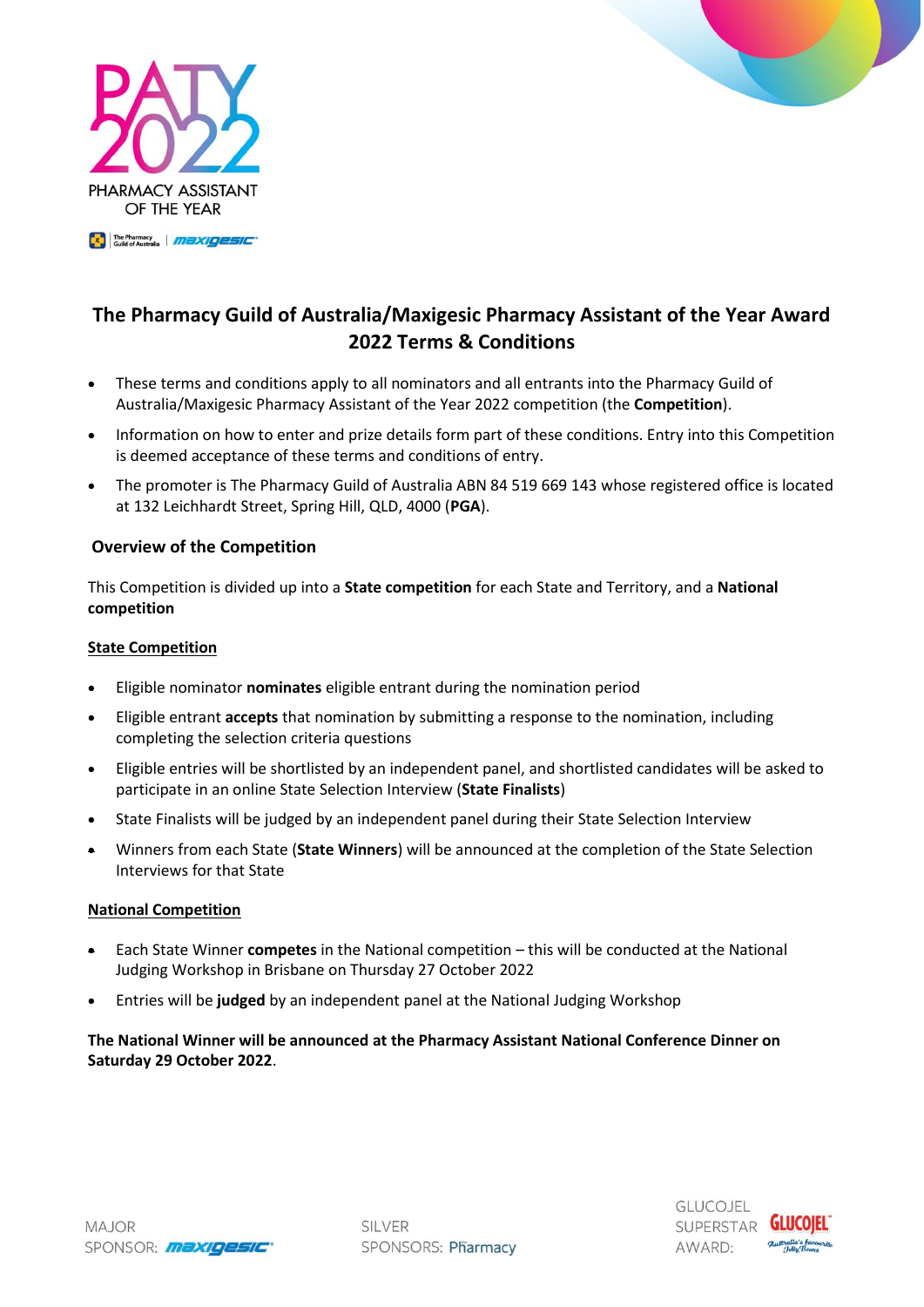

**ER The Pharmacy MEXIGESIC** 

# **Nominations**

## **Eligible Nominators**

*Who can nominate a candidate?* Candidates for the State Competition can be nominated by:

- employers;
- colleagues;
- industry representatives;
- Guild representatives;
- customers:
- members of the General Public; and
- themselves.

#### **Eligible Entrants**

#### *Who can be nominated?*

- This Competition is strictly limited to pharmacy assistants who:
	- $\circ$  are currently working in community pharmacy in Australia (and continue to work in this capacity up until the date of the Conference);
	- $\circ$  have a minimum of two years of community pharmacy experience at the time of their nomination;
	- o are aged 18 years and over at the time of their nomination;
	- o are not State Winners for any of the previous five years; and
	- o are willing to participate in an online State Selection Interview.

#### **Nomination Period**

#### *When can I nominate an Eligible Entrant?*

- Eligible Nominators who are:
	- o **self-nominators** can nominate themselves (if they are an Eligible Entrant) between 1 March and 15 July 2022; and
	- o **third party-nominators** can nominate Eligible Entrants between, 1 March and 1 July 2022 (**Nomination Period**).
- Nominations received outside of the Nomination Period will not be considered.
- There is no entry fee or purchase required in order to nominate an Eligible Entrant for, or for an Eligible Entrant to accept a nomination for, entry into the State Competition.



**SILVER** SPONSORS: Pharmacy

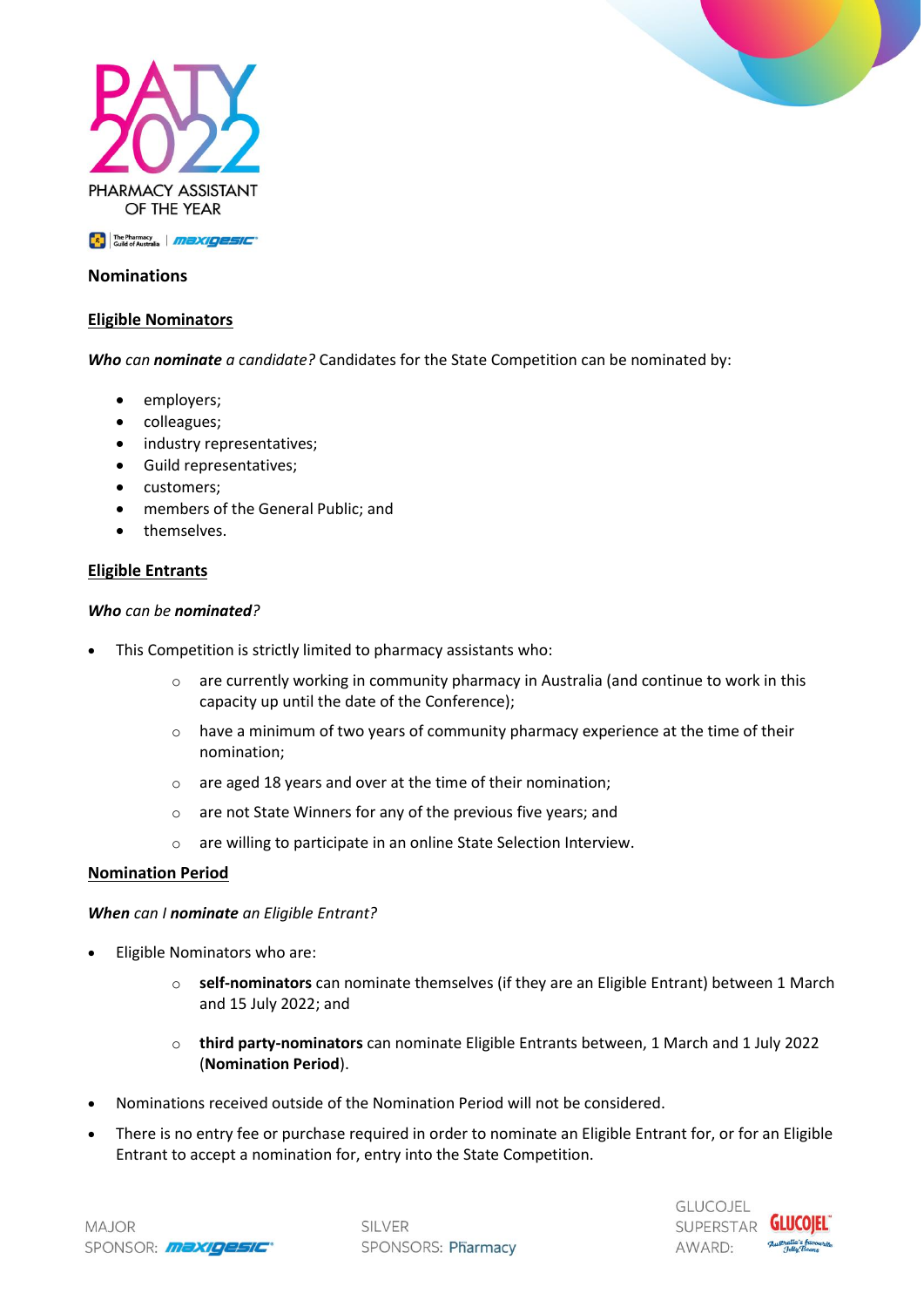

# **Nomination Process**

## *How do I nominate an Eligible Entrant?*

- To nominate an Eligible Entrant, an Eligible Nominator must complete the relevant nomination form available online a[t www.pharmacyassistants.com/paty](http://www.pharmacyassistants.com/paty)
- There is no limit to the number of Eligible Entrants that an Eligible Nominator can nominate.

#### *Once an Eligible Entrant has been nominated: accepting a nomination*

- Once PGA receives a nomination of an Eligible Entrant from an Eligible Nominator that conforms in all respects with these terms and conditions (each an **Eligible Entry**), PGA will notify the Eligible Entrant and their employer in writing of their nomination. Employers may also be asked to provide PGA with further information in relation to the Eligible Entrant. Notification to the Eligible Entrant will include a link to a response form (**Response Form**).
- All nominated Eligible Entrants must formally accept their nomination by completing and submitting a Response Form online by 15 July 2022. Any Response Forms received after this date will not be accepted, and the nomination of that Eligible Entrant for the State Competition will not be considered.

#### *What happens next: shortlisting*

- All Eligible Entrants for each State Award will be notified by 1 August 2022 whether they have been:
	- o unsuccessful; or
	- o shortlisted,

to compete in the online State Workshop for the relevant State Competition.

- Shortlisted Eligible Entrants (**State Finalists**) will be asked to participate in an online State Workshop
- State Finalists who participate in the online State Workshop will receive a framed certificate, which will be posted to them after their State Selection Interview

#### *What is the State award?*

Each State Winner will be the sent the following after the State Workshop:

- o a framed certificate naming them as the State Winner; and
- o a PATY branded badge naming them as the State Winner.
- Each State Winner will be invited to represent their State at the **National Judging Workshop**
- Subject to the relevant State Winner remaining employed in the community pharmacy industry up until and including the date of the relevant workshop, each State Winner will also receive an invitation to participate as a judge at their State Workshop the following year. Participation as a State judge is at the State Winner's own expense.

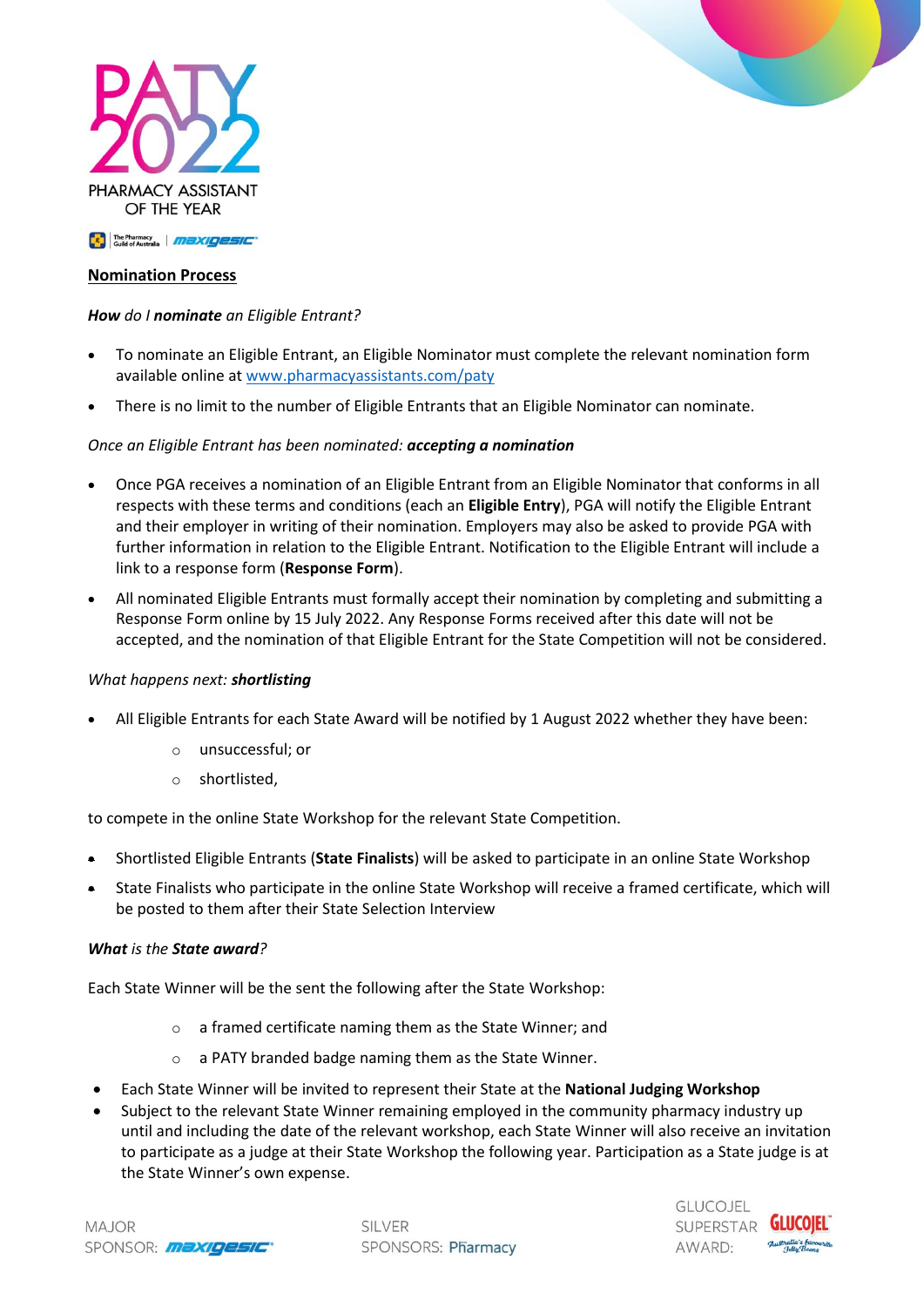



**ER The Pharmacy MEXIGESIC** 

## *How is the State Competition judged?*

- All Eligible Entrants will be judged by an independent panel of judges appointed by PGA, and one winner per State will be selected.
- Eligible Entrants will be judged according to the following criteria:
	- o selection criteria response;
	- o leadership qualities;
	- o organisational skills;
	- o attitude;
	- o personal presentation; and
	- $\theta$  industry and product knowledge.
- The outcome of the Competition is final and binding. Only one State Winner will be selected from each State Workshop and no runners up will be awarded.

## *Notification and acceptance of the State Award*

- The winners of the State competition are announced at the completion of each State Workshop. The winner's name will be published on the PATY website (at [pharmacyassistants.com/paty\)](http://www.pharmacyassistants.com/paty) social media (at [www.facebook.com/AustralianPharmacyAssistants\)](http://www.facebook.com/AustralianPharmacyAssistants) and Award Media Partner (at [https://rpassistants.com.au/\)](https://rpassistants.com.au/)
- PGA will liaise with each winner (and will notify their employer) in relation to the process and requirements in relation to the National Competition.

# **National Competition**

## *Who competes in the National Competition?*

• Each State Winner competes in the National Judging Workshop in Brisbane on Thursday 27 October 2022.

## *How is the National Competition judged?*

- All State Winners will be judged by an independent panel of judges appointed by PGA, and one winner for the National award will be selected
- Final judging for the National Workshop will take place during the National Judging Workshop on Thursday 27 October 2022
- Eligible Entrants will be judged according to the following criteria:
	- o PowerPoint presentation of selected topic (topics will be provided to each State Winner for selection);
	- o written article submitted on selected topic (topics will be provided to each State Winner for selection);**GLUCOJEL**

**SILVER** SPONSORS: Pharmacy



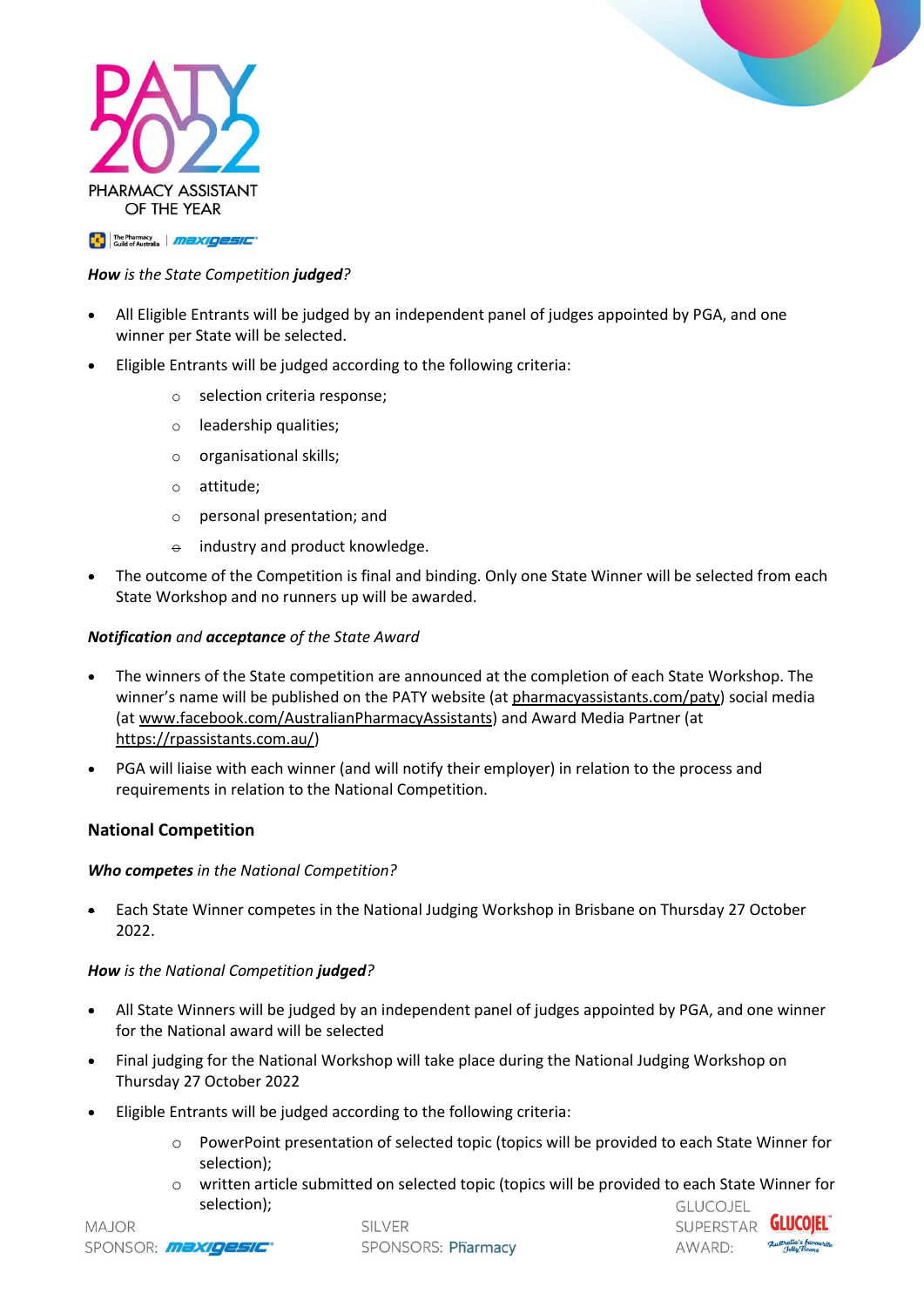



**ERE** The Pharmacy **AND XIQESIC** 

- o selection criteria response;
- o leadership qualities;
- o organisational skills;
- o attitude;
- o personal presentation; and
- o industry and product knowledge.

The outcome of the National Competition is final and binding.

## *What is the National award?*

The winner of the National Competition will receive:

- \$5,000 cash;
- a PGA Training Package of their choice;
- If the National winner is still working in community pharmacy at the time of Australian Pharmacy Professional Conference 2023 (**APP 2023**), they will also receive an invitation to attend and present at APP2023, which includes:
	- o return flights from their nearest capital city to either Brisbane or Coolangatta airports to use during APP2023;
	- o three nights' accommodation on the Gold Coast during APP2023; and
	- $\circ$  one full APP2023 Conference registration cost including attendance at the welcome reception and street party;
- If the National Winner is still working in community pharmacy at the time of the Pharmacy Assistant National Conference 2023 (**PA2023**), they will also receive:
	- $\circ$  an invitation to participate as a judge at the 2023 National Workshop Day in a major Australian city; and
	- o an invitation to attend and present at PA2023, including:
		- $\triangleright$  return flights from their nearest capital city to a major Australian city airport for PA2023
		- $\triangleright$  up to four nights' accommodation in a major Australian city to use during PA2023
		- $\triangleright$  one full PA2023 registration cost including attendance at the welcome reception and Gala dinner
- All travel will be arranged by PGA, in conjunction with the National Award recipient.
- The National Winner must enrol in the Training Package within 12 months of being named the National Winner. Total value of the Training Package must not exceed \$3,000
- The National Winner also has the opportunity to write 10 x monthly columns to be published by the Award media partner and/ or National Guild publications.
- The winner of the National Award will be announced via social media and pharmacy media following the National Judging Workshop

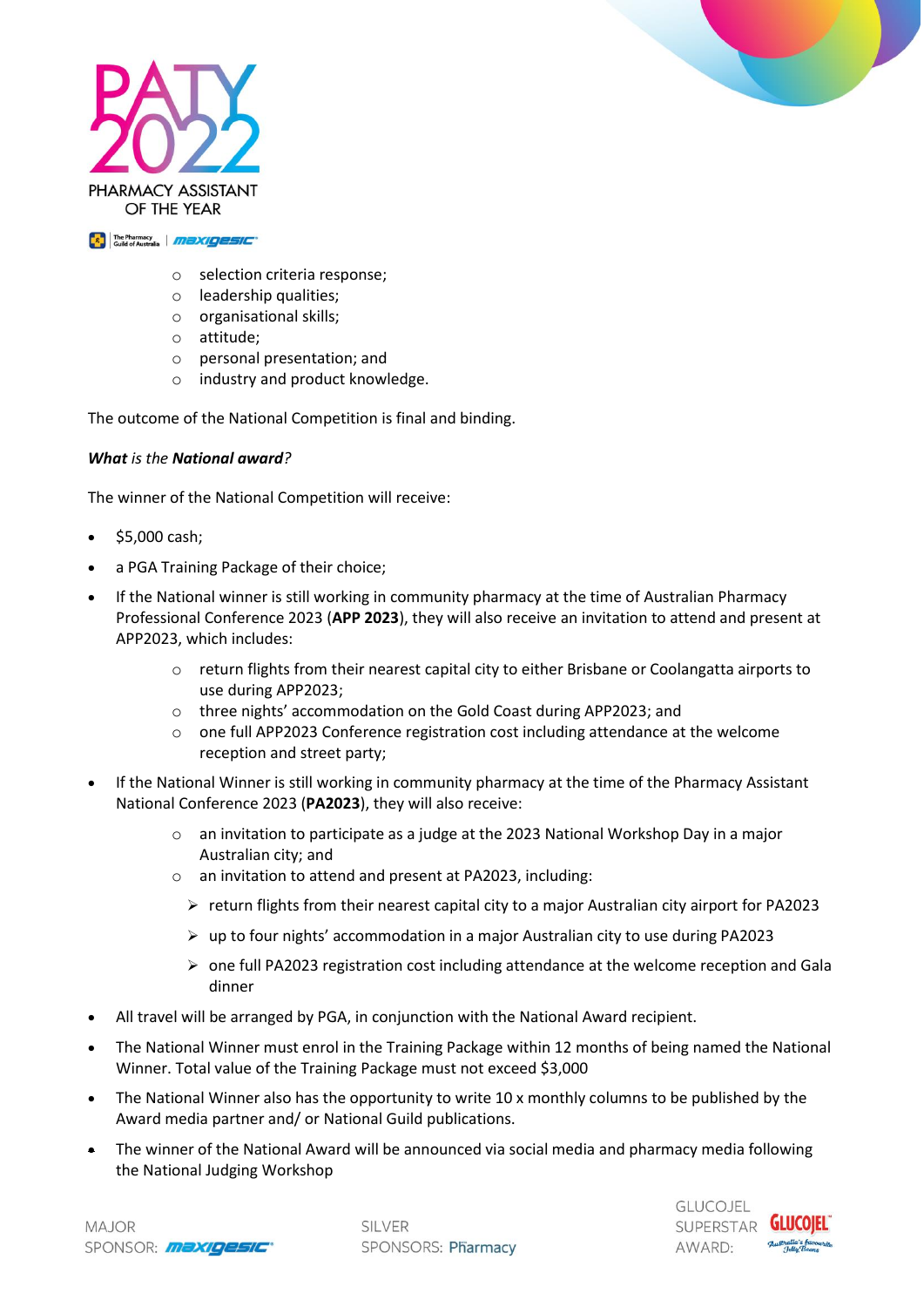



## **Privacy and intellectual Property**

All Eligible Entrants and Eligible Nominees:

- consent to PGA using and disclosing their personal information for any purpose, including in connection with the Competition;
- consent to the use of his/her name and image in any material, including promotional material (**Material**) for any purpose, including in connection with the Competition, and without any compensation to the Eligible Entrant;
- agree that all right, title and interest (including intellectual property rights) in the Material will automatically vest in PGA on its creation;
- unconditionally and irrevocably consent to any act or omission that would otherwise infringe any of their moral rights in the Materials and agree to no institute, maintain or support any claim or proceeding for infringement of any such rights; and
- understand that PGA's privacy policy (see [https://www.guild.org.au/privacy-policy\)](https://www.guild.org.au/privacy-policy) contains further information about how PGA uses, discloses and stores personal information. It also contains details about how you can access and seek correction of your personal information.

#### **General**

- All Eligible Entrants must communicate with PGA in a timely manner in relation to all aspects of the Competition.
- The winner of the National Award may be required to attend promotional events (by mutual agreement with PGA).
- The winner of the National Award acts as a representative of PGA and approved sponsors. Any third party requests for (for example) representation or public appearances that relate to the subject matter of the National Competition must be approved by PGA in writing prior to the undertaking of that activity.
- No cash alternative to the State Award or the National Award (together, the **Awards**) are available. The Awards are not transferrable and are subject to availability. PGA reserves the right to substitute any Awards (or any part thereof) with another of similar value with notice.
- Eligible Entrants must not involve themselves in activities that bring The Pharmacy Assistant of the Year brand, PGA or any approved sponsors into disrepute.
- These terms and conditions contain the entire agreement between you and PGA about its subject matter. Any previous understanding, agreement, representation or warranty relating to that subject matter is replaced by this document and has no further effect.
- PGA reserves the right to cancel or amend this Competition and these terms and conditions without notice. PGA will notify entrants of any changes to this Competition as soon as possible after that change.
- All documents and correspondence in relation to this Competition will be deemed to be accepted at the time of receipt by PGA and not at the time of transmission. PGA is not responsible for lost, late or

**SILVER** SPONSORS: Pharmacy